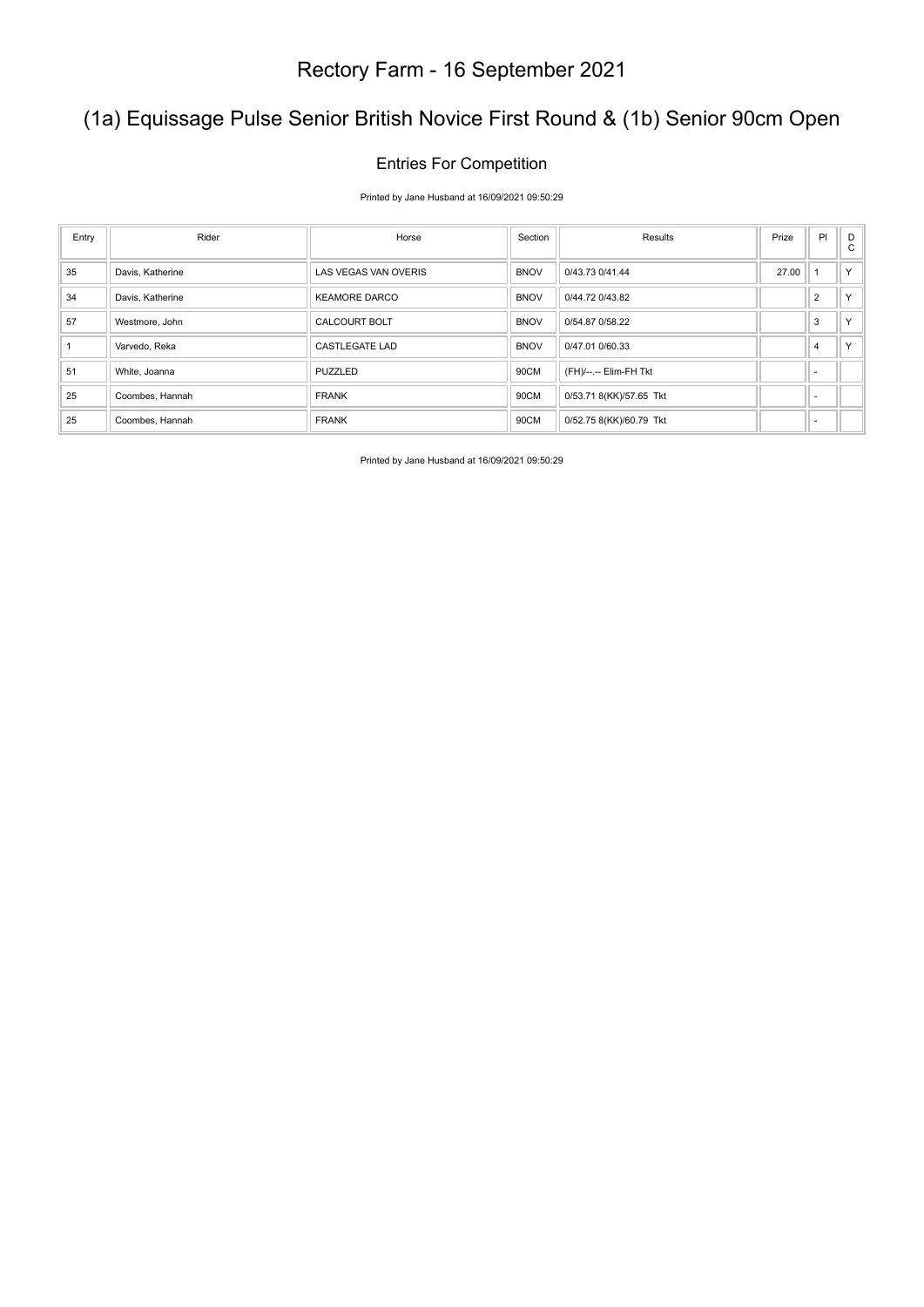### (2a) Nupafeed Supplements Senior Discovery - First Round & (2b) Senior 1.00m Open

#### Entries For Competition

Printed by Jane Husband at 16/09/2021 10:52:34

| Entry        | Rider                  | Horse                       | Section | Results                   | Prize | PI             | D<br>$\mathsf{C}$ |
|--------------|------------------------|-----------------------------|---------|---------------------------|-------|----------------|-------------------|
| 35           | Davis, Katherine       | <b>LAS VEGAS VAN OVERIS</b> | D       | 0/39.73 4(K)/40.46        | 32.00 | $\mathbf{1}$   |                   |
| 34           | Davis, Katherine       | <b>KEAMORE DARCO</b>        | D       | 0/42.47 4(K)/41.40        | 25.00 | $\overline{2}$ |                   |
| 52           | White, Harriet         | <b>BURLYNS LITTLE GEM</b>   | D       | 4(K)/49.26 0/42.38        | 22.00 | 3              |                   |
| 32           | Marins, Rafael         | NPS INTO THE BLUE           | D       | 0/47.27 4(K)/45.55        |       | 4              |                   |
| 29           | Haskell, Bruce         | SHANNONDALE ZELDA           | D       | 0/46.25 4(K)/46.34        |       | 5              |                   |
| 201          | Jewitt, Jenna          | <b>GRANGE RED SPARROW</b>   | D       | 0/47.74 4(K)/50.29        |       | 6              |                   |
| 11           | Broadhead, Tessa Janet | <b>BALLINAGORE FLASH</b>    | D       | 0/52.91 4(K)/50.68        |       | $\overline{7}$ |                   |
| 53           | Steven, Lorna          | AMAR DE LÉAU                | D       | 4(K)/46.93 0/52.61        |       | 8              |                   |
| 20           | Register, Lynsey       | <b>BRUNO BLUE II</b>        | D       | 0/44.38 4(C)/59.42        |       | 9              |                   |
| 44           | Jocelyn, Emma          | <b>GREANNANSTOWN ATOMIC</b> | D       | 0/45.20 8(KK)/46.89       |       | 10             |                   |
| $\mathbf{1}$ | Varvedo, Reka          | <b>CASTLEGATE LAD</b>       | D       | 0/45.06 12(KKK)/50.36     |       | 11             |                   |
| 2            | Felix, Kimberly Rose   | MILLFIELD VALENTINA         | D       | 8(KK)/50.56 12(KKK)/58.89 |       | 12             |                   |
| 42           | Finzi, Florence        | MGH CAPA VILOU              | 1.00M   | 0/47.43 8(KK)/50.04 Tkt   |       | ٠              |                   |
| 56           | Chessell, Chloe        | <b>KILLMORE</b>             | 1.00M   | 4(K)/52.11 4(K)/59.21 Tkt |       | $\sim$         |                   |
| 41           | Birch, Samantha        | PARKFIELD LITTLE PHOENIX    | 1.00M   | 4(K)/54.41 0/56.91 Tkt    |       | ٠              |                   |

Printed by Jane Husband at 16/09/2021 10:52:34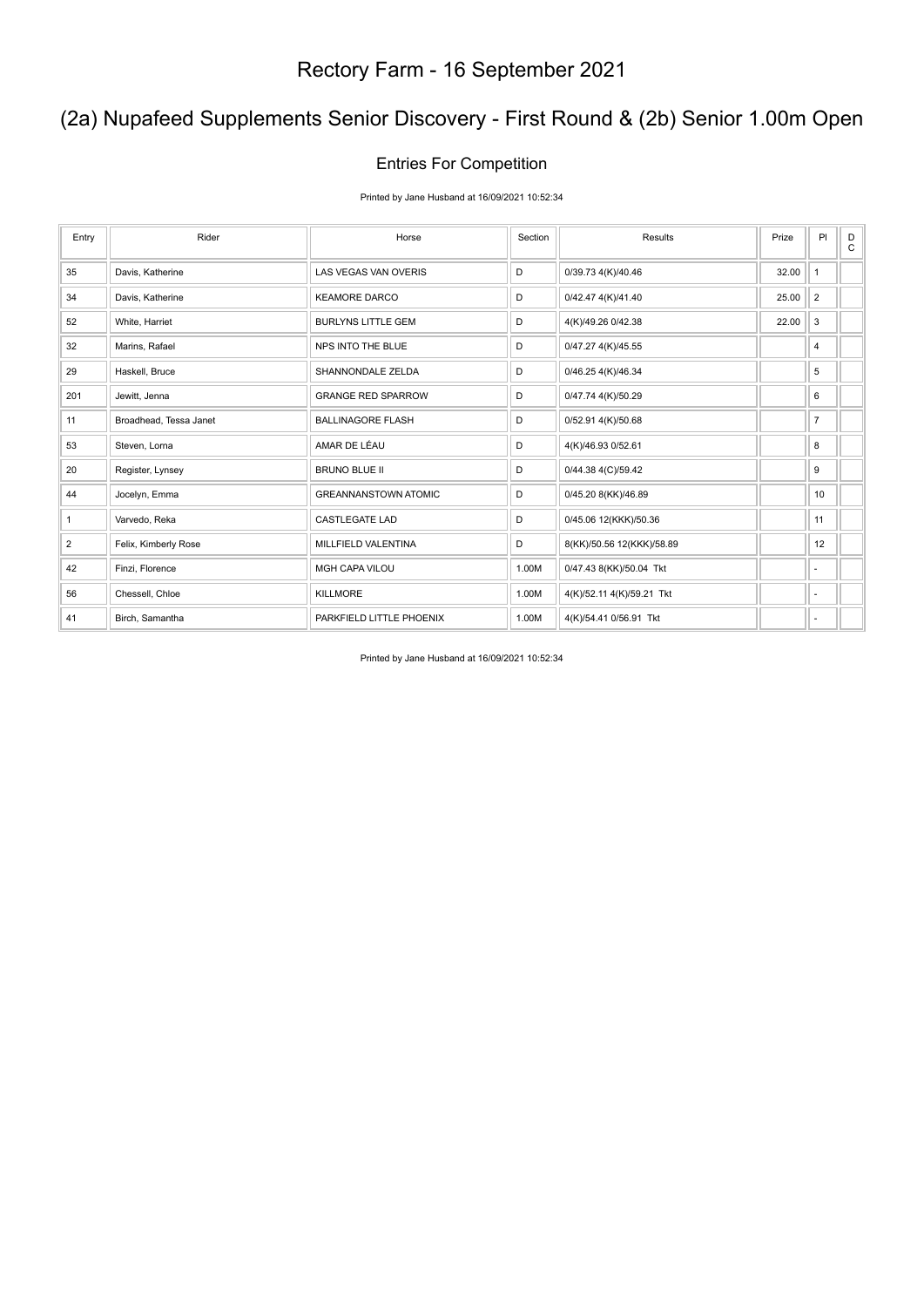## 3 Senior 1.05m Open

#### Entries For Competition

#### Printed by Jane Husband at 16/09/2021 11:33:18

| Entry | Rider                         | Horse                       | Results                    | Prize | PI             | D<br>$\mathsf{C}$ |
|-------|-------------------------------|-----------------------------|----------------------------|-------|----------------|-------------------|
| 52    | White, Harriet                | <b>BURLYNS LITTLE GEM</b>   | 0/39.68 0/51.42            | 32.00 |                | Y                 |
| 10    | Mcdonald, Hannah              | <b>GO SPIRIT</b>            | 0/39.10 0/52.55            | 25.00 | $\overline{2}$ | Y                 |
| 48    | Hopkins, Daniella             | <b>F SOLANGE</b>            | 0/38.97 0/53.38            | 22.00 | 3              | Y                 |
| 29    | Haskell, Bruce                | SHANNONDALE ZELDA           | 0/40.68 0/57.40            |       | 4              | Y                 |
| 40    | Birch, Samantha               | <b>JOMINKA PFB</b>          | 0/42.95 0/57.68            |       | 5              | Y                 |
| 11    | Broadhead, Tessa Janet        | <b>BALLINAGORE FLASH</b>    | 0/39.90 4(K)/61.32         |       | 6              |                   |
| 200   | Van Osch, Julia Dimphena Anna | <b>FINALIST B</b>           | 0/41.56 4(K)/65.99         |       | $\overline{7}$ |                   |
| 20    | Register, Lynsey              | <b>BRUNO BLUE II</b>        | 8(RK)/52.02 0/56.65        |       | 8              |                   |
| 44    | Jocelyn, Emma                 | <b>GREANNANSTOWN ATOMIC</b> | 0/38.91 9(R:5)/73.33       |       | 9              |                   |
| 41    | Birch, Samantha               | PARKFIELD LITTLE PHOENIX    | 4(K)/43.27 4(K)/66.85 Tkt  |       | $\blacksquare$ |                   |
| 42    | Finzi, Florence               | <b>MGH CAPA VILOU</b>       | 4(K)/41.74 0/64.13 Tkt     |       | ×              |                   |
| 56    | Chessell, Chloe               | <b>KILLMORE</b>             | 0/46.65 25(R:21)/89.95 Tkt |       | $\sim$         |                   |
| 22    | Winter, Michael               | <b>FARCEUR D'ELLE</b>       | 0/42.16 5(K:1)/69.49 Tkt   |       | $\blacksquare$ |                   |

Printed by Jane Husband at 16/09/2021 11:33:18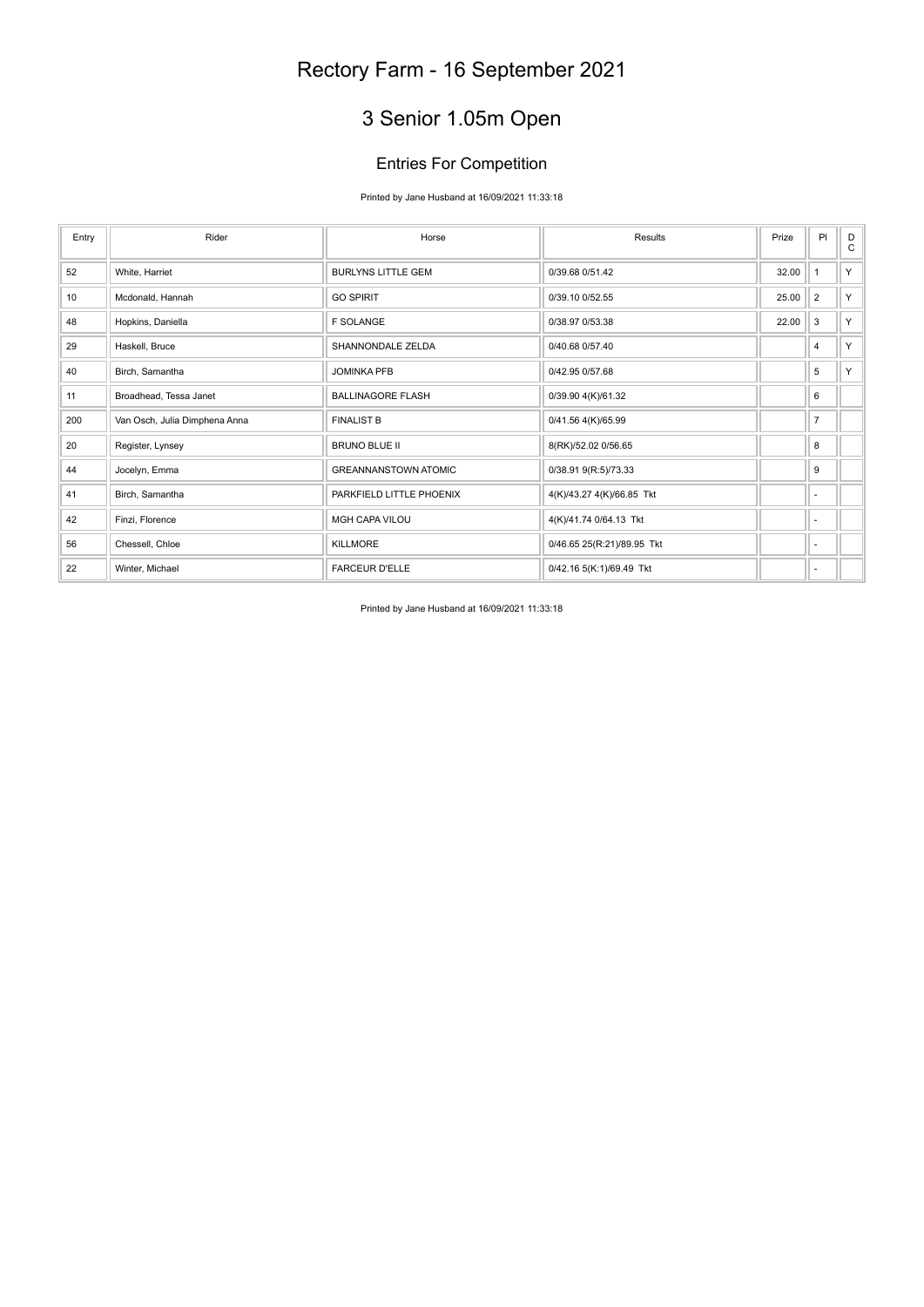### (4a) Senior Newcomers - First Round & (4b) Senior 1.10m Open

#### Entries For Competition

Printed by Jane Husband at 16/09/2021 12:40:22

| Entry | Rider              | Horse                       | Section      | Results                    | Prize | PI                       | D<br>$\mathtt{C}$ |
|-------|--------------------|-----------------------------|--------------|----------------------------|-------|--------------------------|-------------------|
| 17    | Matthews, Caroline | <b>FRIEDAB</b>              | 1.10M        | 0/38.52 0/49.07            | 42.00 | $\mathbf{1}$             | Y                 |
| 6     | Wilkes, James      | <b>BILLY SPOCK</b>          | ${\sf N}$    | 0/34.94 0/49.21            | 32.00 | $\overline{2}$           | Y.                |
| 30    | Andrew, Zoe        | <b>ASTERIX IV</b>           | $\mathsf{N}$ | 0/37.81 0/51.51            | 22.00 | 3                        | Y.                |
| 40    | Birch, Samantha    | <b>JOMINKA PFB</b>          | ${\sf N}$    | 0/42.77 0/52.96            | 22.00 | $\overline{\mathbf{4}}$  | Y.                |
| 48    | Hopkins, Daniella  | <b>F SOLANGE</b>            | 1.10M        | 0/40.06 0/56.49            |       | 5                        | Y                 |
| 54    | Fleming, Elinor    | <b>BELLA DONNA</b>          | $\mathsf{N}$ | 0/35.89 4(K)/49.43         |       | 6                        |                   |
| 3     | Wedge, Jasmine     | <b>ELAN VI</b>              | 1.10M        | 0/38.25 4(K)/54.56         |       | $\overline{7}$           |                   |
| 14    | Poole, Katy Ann    | <b>LADY GAGA III</b>        | N            | 0/37.67 4(K)/54.89         |       | 8                        |                   |
| 28    | Haskell, Bruce     | <b>BILLY DE PREZ</b>        | $\mathsf{N}$ | 0/37.81 4(K)/56.69         |       | 9                        |                   |
| 7     | Vile, Georgina     | DOUBLE M MARIO              | ${\sf N}$    | 4(K)/36.48 0/57.22         |       | 10                       |                   |
| 59    | Green, Lissa       | ROYAL ETIQUETTE             | ${\sf N}$    | 0/38.79 4(K)/58.96         |       | 11                       |                   |
| 13    | Wilson, Diane      | <b>BRUCE ALMIGHTY VI</b>    | 1.10M        | 0/41.18 4(K)/60.72         |       | 12                       |                   |
| 49    | Betteridge, Lauren | LOWIN-V                     | N            | 0/38.75 4(K)/62.92         |       | 13                       |                   |
| 8     | Vile, Georgina     | NEW YORK W.Z                | $\mathsf{N}$ | 0/39.17 8(KK)/59.56        |       | 14                       |                   |
| 44    | Jocelyn, Emma      | <b>GREANNANSTOWN ATOMIC</b> | ${\sf N}$    | 8(KK)/38.93 0/63.87        |       | 15                       |                   |
| 58    | Hughes, Jemima     | <b>KILMANAC LARRY</b>       | $\mathsf{N}$ | 0/37.96 12(KKK)/56.76      |       | 16                       |                   |
| 10    | Mcdonald, Hannah   | <b>GO SPIRIT</b>            | 1.10M        | 4(K)/38.94 (KT)/--.-- Ret. |       | ٠                        |                   |
| 23    | Winter, Michael    | <b>AMERICAN EXPRESS</b>     | 1.10M        | 0/45.13 3(3)/71.42 Tkt     |       | $\overline{\phantom{a}}$ |                   |
| 22    | Winter, Michael    | <b>FARCEUR D'ELLE</b>       | 1.10M        | 0/43.03 0/67.43 Tkt        |       | $\overline{\phantom{a}}$ |                   |
| 60    | Green, Lissa       | WOLF CUB                    | 1.10M        | 0/41.01 4(K)/62.93 Tkt     |       | ä,                       |                   |

Printed by Jane Husband at 16/09/2021 12:40:22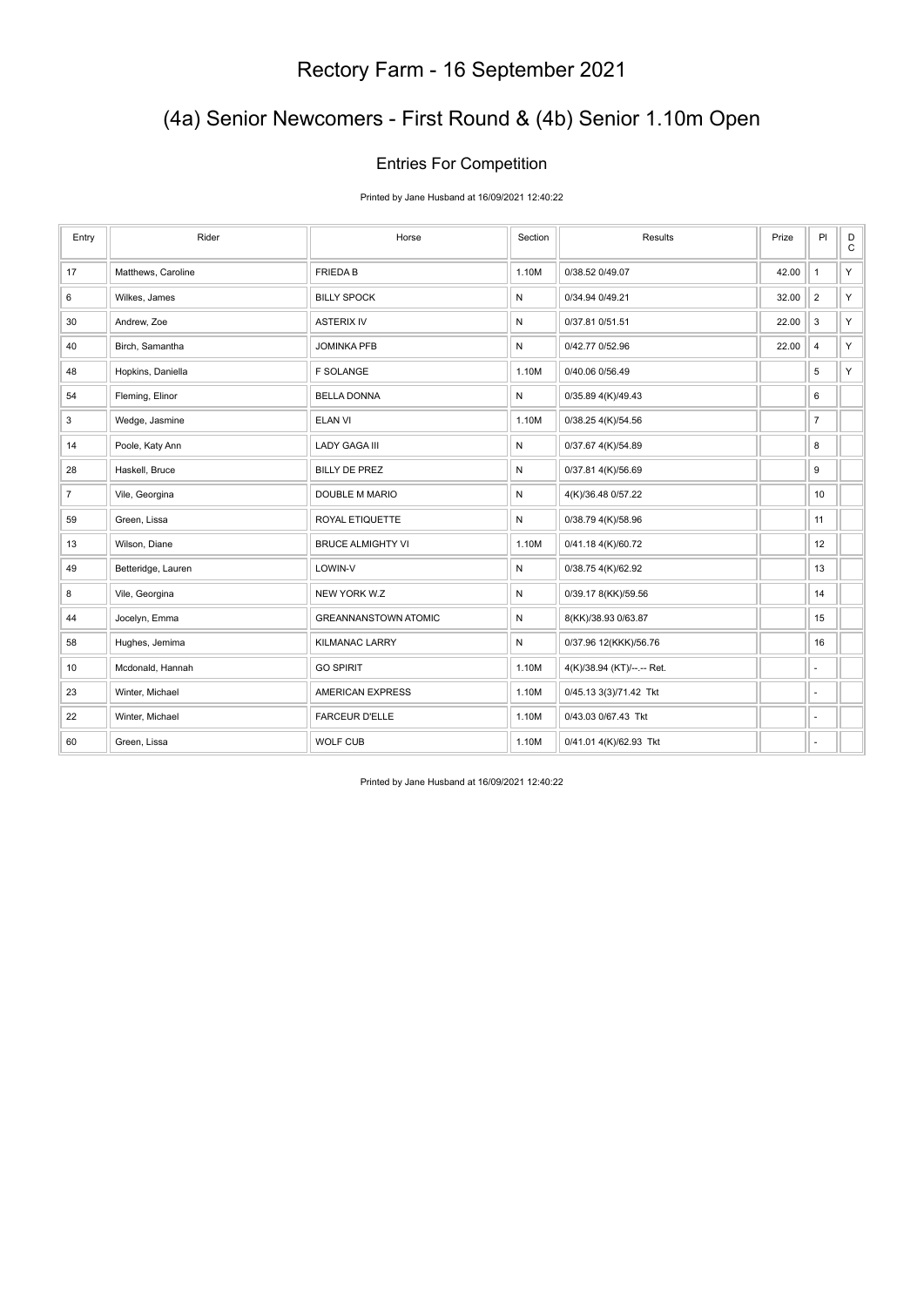### (5a) National 1.15m Members Cup Qualifier & (5b) Senior 1.15m Open

#### Entries For Competition

Printed by Jane Husband at 16/09/2021 13:39:37

| Entry | Rider                         | Horse                           | Section | Results                 | Prize | PI                       | $_\mathrm{C}^\mathrm{D}$ |
|-------|-------------------------------|---------------------------------|---------|-------------------------|-------|--------------------------|--------------------------|
| 46    | Loffet, James                 | <b>GAUDI II</b>                 | BM1.15  | 0/44.93 0/38.62         | 52.00 | $\mathbf{1}$             | Y.                       |
| 54    | Fleming, Elinor               | <b>BELLA DONNA</b>              | BM1.15  | 0/40.80 0/38.90         | 37.00 | $\overline{2}$           | Y.                       |
| 27    | Haskell, Bruce                | <b>EX CAVALIERS LAW</b>         | BM1.15  | 0/41.68 0/39.12         | 27.00 | 3                        | Y.                       |
| 26    | Haskell, Bruce                | <b>AMIRO SKY</b>                | BM1.15  | 0/42.97 0/42.46         | 22.00 | 4                        | Y.                       |
| 14    | Poole, Katy Ann               | <b>LADY GAGA III</b>            | BM1.15  | 0/46.17 0/42.74         |       | 5                        | Y.                       |
| 15    | Angel, Erin                   | <b>FLEETING MEETING</b>         | BM1.15  | 0/46.91 0/43.42         |       | 6                        | Y.                       |
| 45    | Jocelyn, Emma                 | <b>LISSYEGAN RORY</b>           | BM1.15  | 0/47.50 0/44.23         |       | $\overline{7}$           | Y.                       |
| 28    | Haskell, Bruce                | <b>BILLY DE PREZ</b>            | BM1.15  | 0/42.85 0/48.02         |       | 8                        | Y.                       |
| 3     | Wedge, Jasmine                | <b>ELAN VI</b>                  | BM1.15  | 0/46.41 0/50.87         |       | 9                        | Y.                       |
| 21    | Leay Parkinson, Jasmin Sophie | <b>IMAGINE HOF TER ZEEDYCKE</b> | BM1.15  | 0/45.37 4(K)/41.67      |       | 10                       |                          |
| 31    | Shrubshall-justice, Georgina  | <b>CRUISE ON BARCO</b>          | BM1.15  | 4(K)/46.79 0/53.18      |       | 11                       |                          |
| 13    | Wilson, Diane                 | <b>BRUCE ALMIGHTY VI</b>        | BM1.15  | 0/47.42 4(C)/62.64      |       | 12                       |                          |
| 6     | Wilkes, James                 | <b>BILLY SPOCK</b>              | BM1.15  | 4(K)/41.67 4(K)/40.03   |       | 13                       |                          |
| 8     | Vile, Georgina                | NEW YORK W.Z                    | BM1.15  | 4(K)/48.61 8(KK)/56.39  |       | 14                       |                          |
| 23    | Winter, Michael               | <b>AMERICAN EXPRESS</b>         | 1.15M   | 8(KK)/50.96 0/52.83 Tkt |       | ÷,                       |                          |
| 39    | Lissington, Samantha          | <b>UVERAZ</b>                   | BM1.15  | 0/46.16 0/55.06 Tkt     |       | ×.                       |                          |
| 38    | Lissington, Samantha          | ZAZU                            | 1.15M   | 0/47.85 0/55.11 Tkt     |       | $\overline{\phantom{a}}$ |                          |
| 24    | Winter, Michael               | EL MUNDO                        | 1.15M   | 0/50.28 0/54.72 Tkt     |       | $\overline{\phantom{a}}$ |                          |

Printed by Jane Husband at 16/09/2021 13:39:37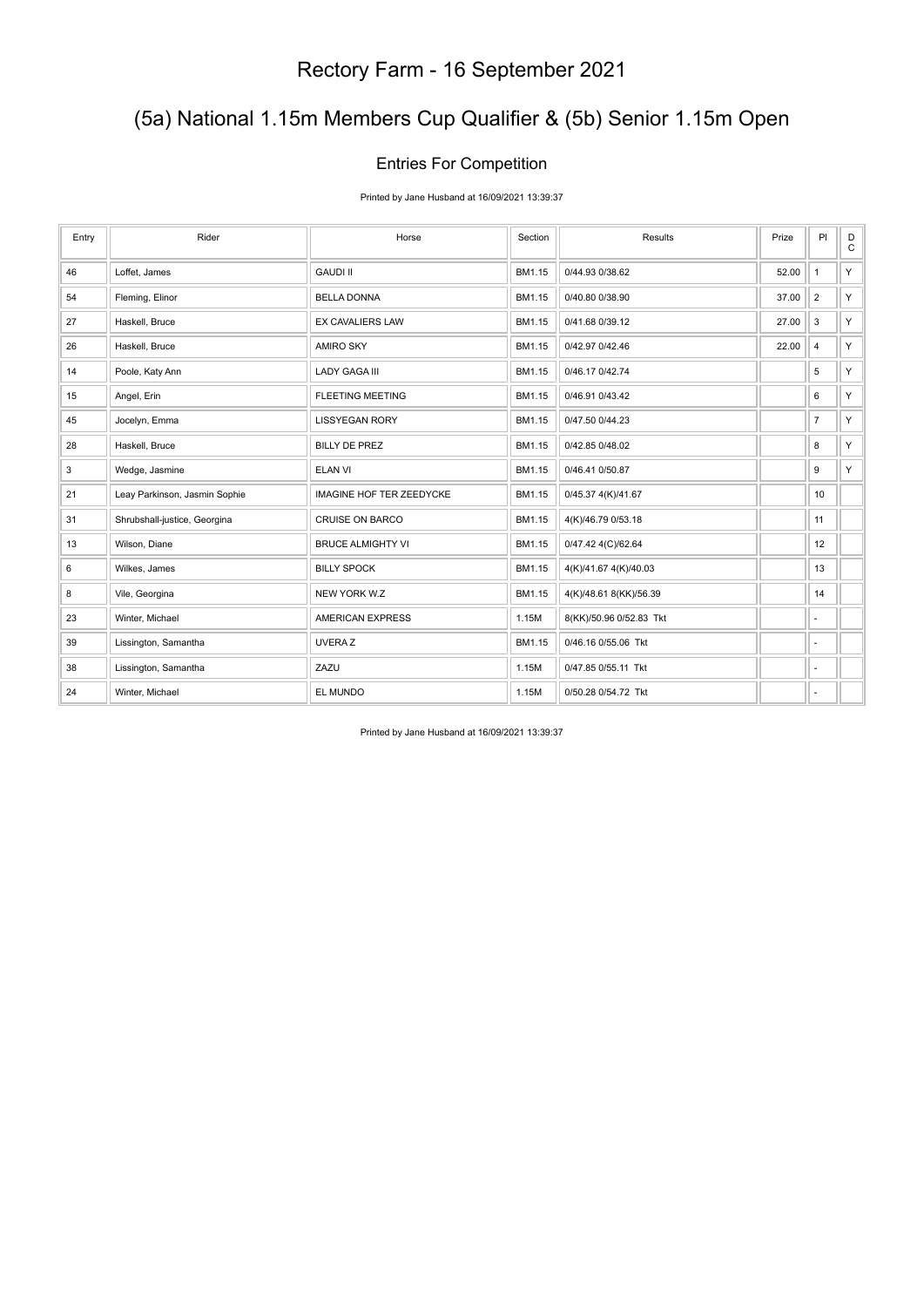### (6a) Equitop GLME Senior Foxhunter First Round & (6b) Senior 1.20m Open

#### Entries For Competition

Printed by Jane Husband at 16/09/2021 14:34:32

| Entry | Rider                         | Horse                           | Section | Results               | Prize | PI             | D<br>$\mathtt{C}$ |
|-------|-------------------------------|---------------------------------|---------|-----------------------|-------|----------------|-------------------|
| 47    | Loffet, James                 | CHARACTER 1243                  | 1.20M   | 0/45.63 0/41.07       | 52.00 | $\mathbf{1}$   | Y                 |
| 9     | Kent, Amanda                  | <b>BILLY SPIRIT</b>             | 1.20M   | 0/49.16 0/45.27       | 37.00 | $\overline{2}$ | Y                 |
| 31    | Shrubshall-justice, Georgina  | <b>CRUISE ON BARCO</b>          | 1.20M   | 0/44.98 0/46.73       | 27.00 | $\mathsf 3$    | Y.                |
| 12    | Backstrom, Samantha           | MISS CONTHARGOS TW              | F       | 0/47.85 0/47.53       | 22.00 | $\overline{4}$ | Y.                |
| 27    | Haskell, Bruce                | <b>EX CAVALIERS LAW</b>         | F       | 0/41.53 4(K)/41.23    |       | 5              |                   |
| 26    | Haskell, Bruce                | <b>AMIRO SKY</b>                | F       | 0/41.74 4(K)/42.75    |       | 6              |                   |
| 45    | Jocelyn, Emma                 | <b>LISSYEGAN RORY</b>           | F       | 4(K)/45.30 0/43.53    |       | $\overline{7}$ |                   |
| 18    | Seddon, Jodie                 | ELITE RIVIES CHEAT              | F       | 0/43.90 4(K)/46.18    |       | 8              |                   |
| 30    | Andrew, Zoe                   | <b>ASTERIX IV</b>               | F       | 0/45.81 4(K)/48.89    |       | 9              |                   |
| 50    | Betteridge, Megan Louise      | JAZZ MEN DE SEPTON              | 1.20M   | 0/47.10 4(K)/49.26    |       | 10             |                   |
| 33    | Marins, Rafael                | <b>EDOBANTOS</b>                | F       | 0/50.00 4(K)/55.36    |       | 11             |                   |
| 15    | Angel, Erin                   | <b>FLEETING MEETING</b>         | F       | 4(K)/45.60 4(K)/45.45 |       | 12             |                   |
| 21    | Leay Parkinson, Jasmin Sophie | <b>IMAGINE HOF TER ZEEDYCKE</b> | 1.20M   | 4(R)/55.59 4(K)/46.57 |       | 13             |                   |
| 55    | Wilkes, Emma                  | CASTLERICHMOND WILLIAM          | F       | 4(D)/58.26 4(K)/47.48 |       | 14             |                   |
| 38    | Lissington, Samantha          | ZAZU                            | 1.20M   | 0/48.08 0/53.12 Tkt   |       | ٠              |                   |
| 24    | Winter, Michael               | EL MUNDO                        | 1.20M   | 0/49.63 0/52.28 Tkt   |       | $\sim$         |                   |
| 37    | Lissington, Samantha          | <b>EASTER STAR WM</b>           | 1.20M   | 0/47.23 0/56.64 Tkt   |       | ٠              |                   |
| 36    | Lissington, Samantha          | <b>RICKER RIDGE RICOCHET</b>    | 1.20M   | 0/47.27 0/54.81 Tkt   |       | ٠              |                   |

Printed by Jane Husband at 16/09/2021 14:34:32